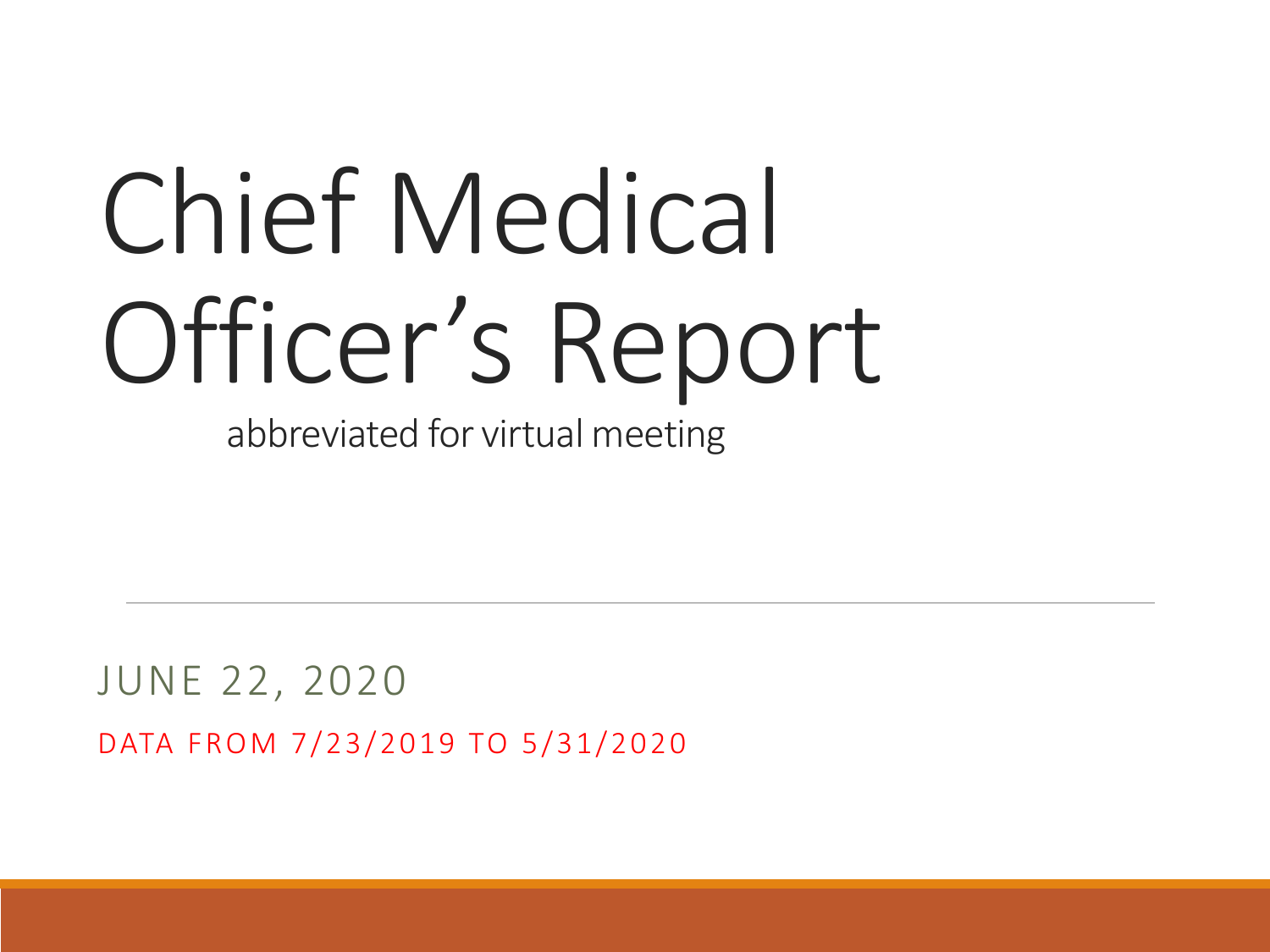## Recruitment and Staffing

**Announcements and Updates**



#### **Current vacancies**

◦ Saluda – filled with Dr. Grate (2 days per week), Dr. Holmes soon (Wed) and floaters

#### **Upcoming Vacancies/Resignations**

◦ LC4 – July

#### **Recruiting/Plans**

- Elizabeth Morris, FNP to start June 22nd
- Interviewing physicians, NP and PAs for positions
- Residents interested from MCFM; 1-2 for 2021
- Regular FP and Peds recruitment meetings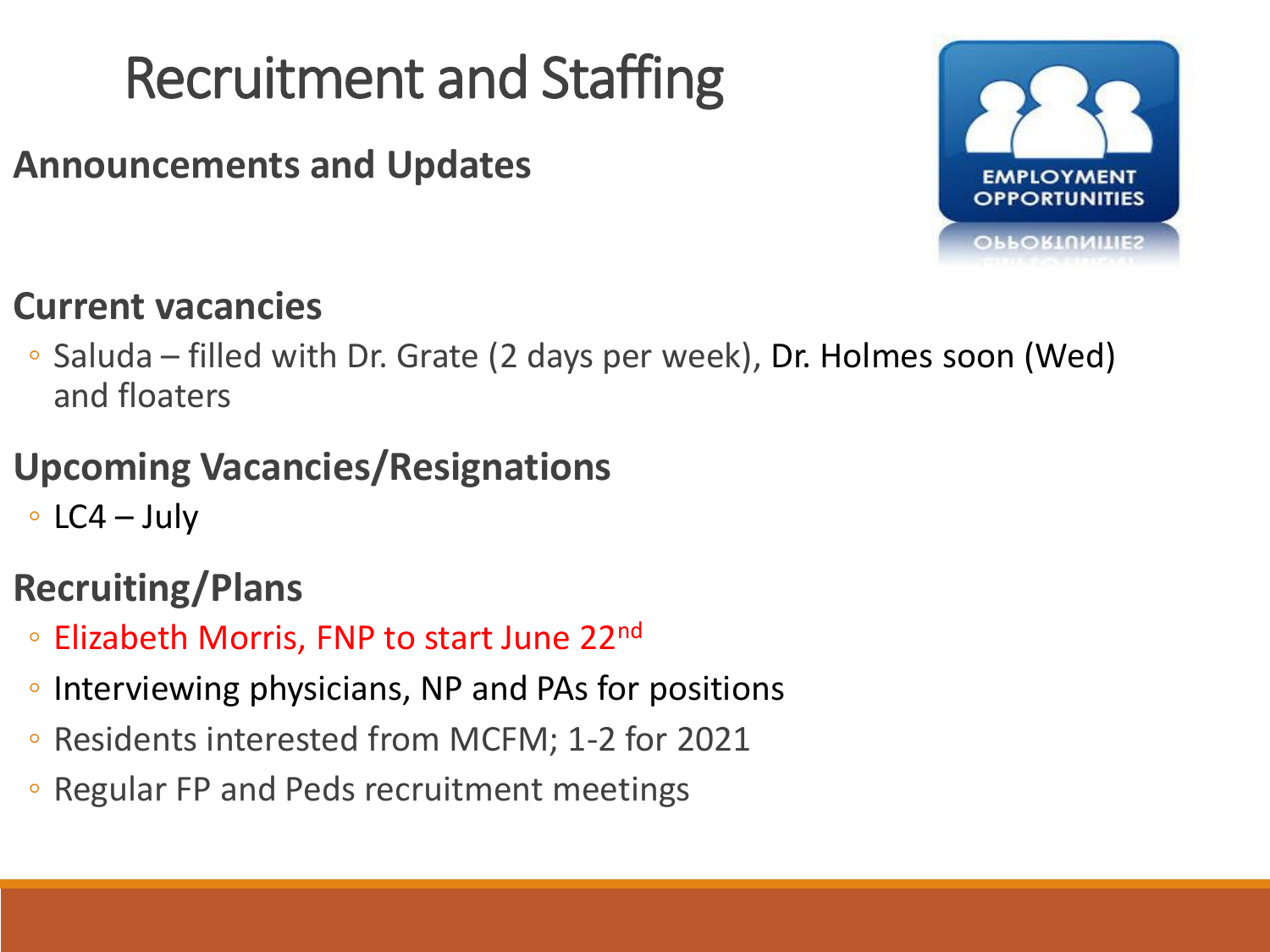| <b>Clinical Measure</b>                 |       | Where we are $\vert$ Where we were | <b>Change</b>    | Goal | <b>At Goal?</b> | <b>Comment</b>                                    |
|-----------------------------------------|-------|------------------------------------|------------------|------|-----------------|---------------------------------------------------|
| <b>Controlled Diabetes</b>              | 66.9% | 67.1%                              | Worsening        | 60%  | <b>TRUE</b>     | Very small decrease                               |
| <b>Uncontrolled Diabetes</b>            | 21.4% | 21.8%                              | <b>Improving</b> | 20%  | <b>FALSE</b>    | Small decrease                                    |
| <b>Hypertension Control</b>             | 60.4% | 60.1%                              | Improving        | 60%  | <b>TRUE</b>     | Small increase                                    |
| <b>Cervical Cancer Screening Rate</b>   | 39.3% | 39.1%                              | Improving        | 35%  | <b>TRUE</b>     | Small increase                                    |
| <b>Breast Cancer Screening Rate</b>     | 54.9% | 53.4%                              | Improving        | 60%  | <b>FALSE</b>    | Moderte increase                                  |
| <b>Colorectal Cancer Screening Rate</b> | 46.9% | 45.7%                              | Improving        | 47%  | <b>FALSE</b>    | Moderte increase                                  |
| <b>2 Year Old Vaccination Rates</b>     | 22.4% | 19.7%                              | Improving        | 30%  | <b>FALSE</b>    | Large increase - previous<br>report needed fixing |
| <b>Adolescent Well-Care Visits</b>      | 48.1% | 49.2%                              | Worsening        | 50%  | <b>FALSE</b>    | Moderate decrease                                 |
| Well-Child Visits, Age 3-6 yrs          | 57.6% | 59.0%                              | Worsening        | 60%  | <b>FALSE</b>    | Moderate decrease                                 |
| Well-Child Visits, 6 before 15 months   | 61.6% | 62.4%                              | Worsening        | 55%  | <b>TRUE</b>     | Small decrease                                    |
| <b>Depression Screening Rates</b>       | 52.1% | 54.5%                              | Worsening        | 30%  | <b>TRUE</b>     | Moderate decrease                                 |
| <b>Diabetic Eye Exams</b>               | 17.5% | 18.9%                              | Worsening        | 30%  | <b>FALSE</b>    | Moderate decrease                                 |
| <b>Diabetic Kidney Screening</b>        | 62.8% | 62.7%                              | Improving        | 80%  | <b>FALSE</b>    | Very small increase                               |
|                                         |       |                                    |                  |      |                 |                                                   |

**Adults seem to be coming back to offices while children not as quickly One report had error from last month Still some effects of decreased utilization**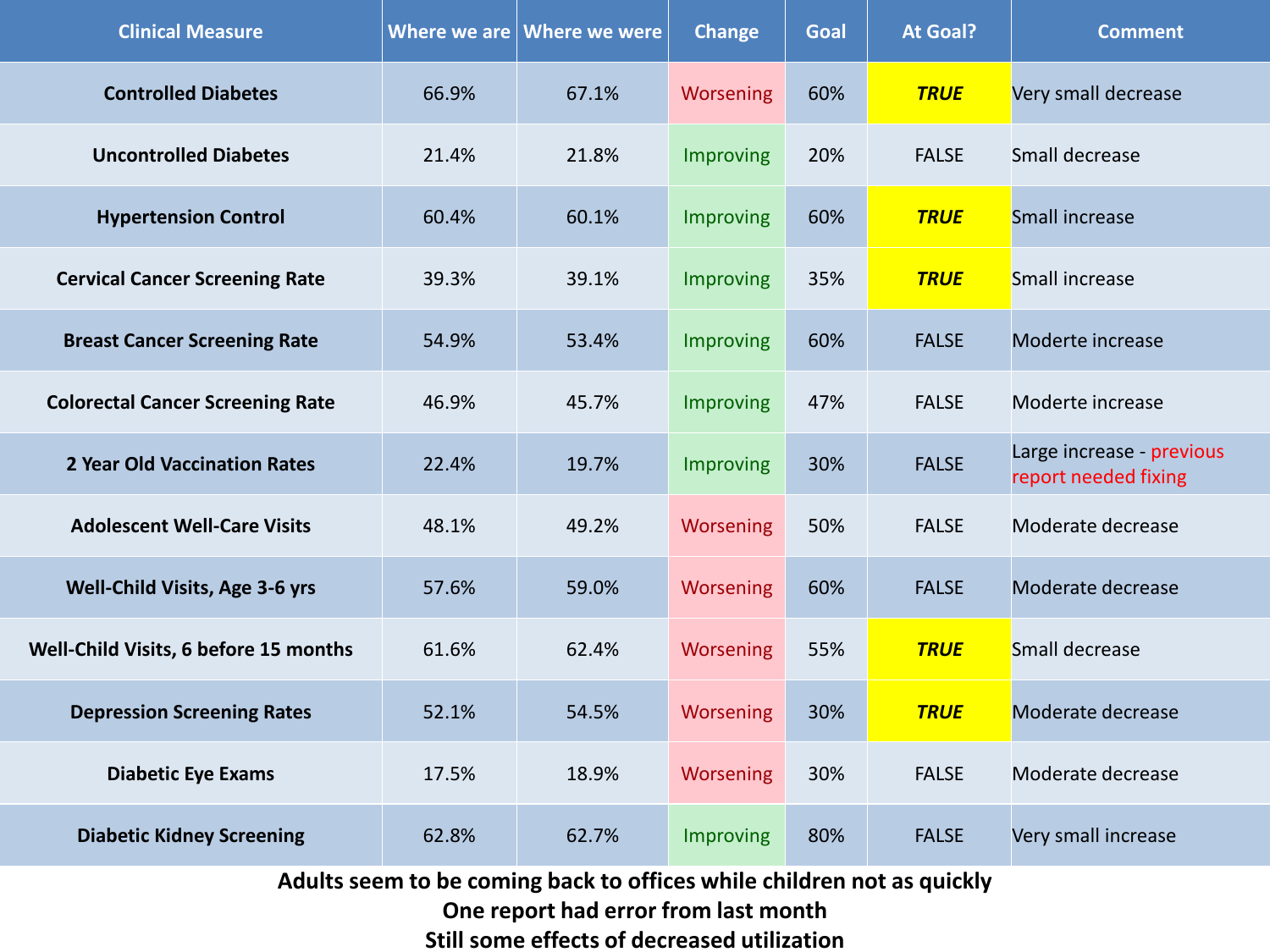